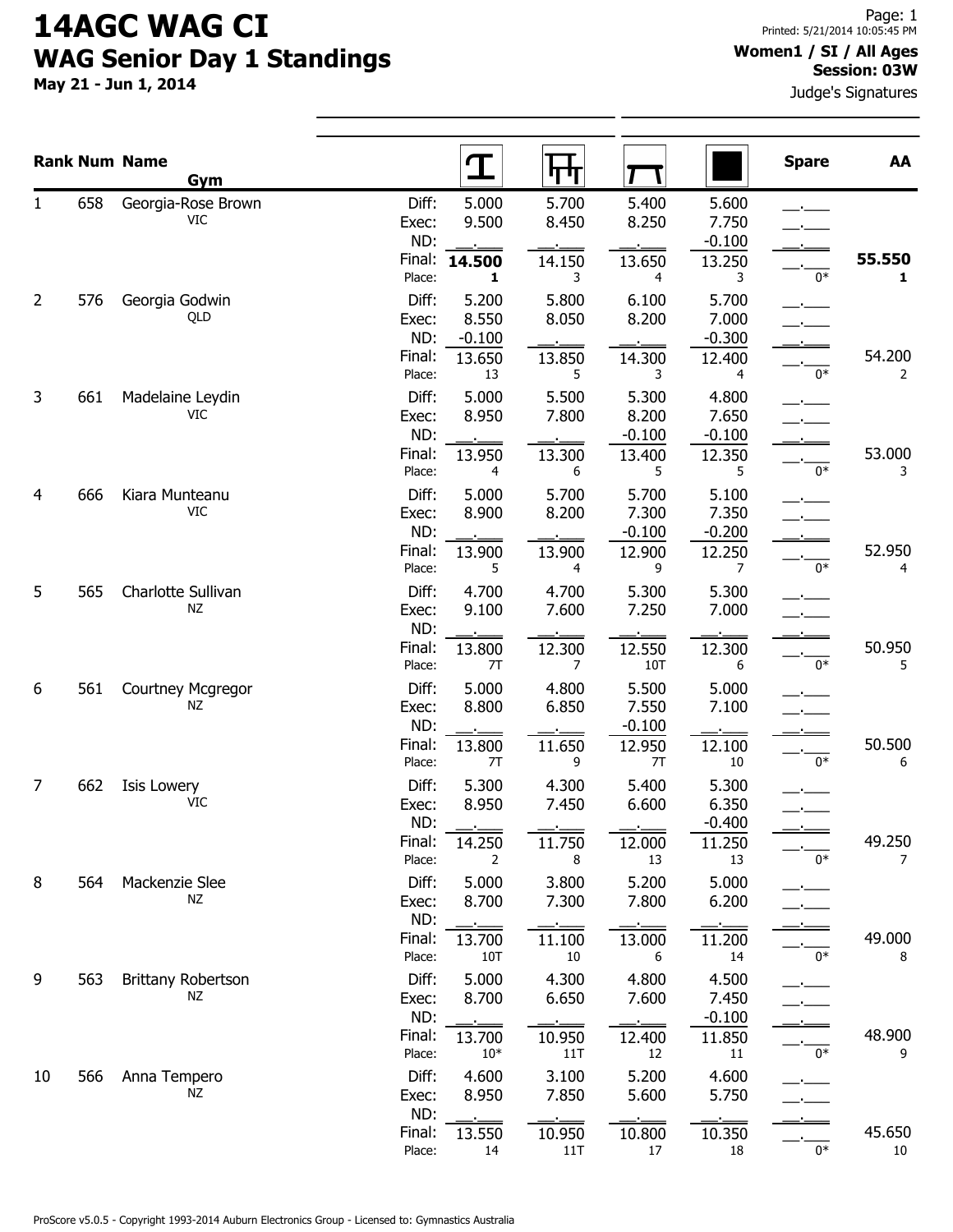# 14AGC WAG CI WAG Senior Day 1 Standings

May 21 - Jun 1, 2014

#### Women1 / SI / All Ages Session: 03W

|    |     | <b>Rank Num Name</b><br>Gym   |                                           |                                   | पण                             |                                             |                                            | <b>Spare</b> | AA           |
|----|-----|-------------------------------|-------------------------------------------|-----------------------------------|--------------------------------|---------------------------------------------|--------------------------------------------|--------------|--------------|
| 11 | 526 | Emma Jane Nedov<br><b>NSW</b> | Diff:<br>Exec:<br>ND:<br>Final:<br>Place: | 5.000<br>8.850<br>13.850<br>6     | 4.300<br>6.200<br>10.500<br>14 | 5.600<br>5.700<br>$-0.100$<br>11.200<br>15  | 5.000<br>5.750<br>$-0.700$<br>10.050<br>19 | $0*$         | 45.600<br>11 |
| 12 | 560 | Samara Maxwell<br><b>NZ</b>   | Diff:<br>Exec:<br>ND:<br>Final:           | 5.000<br>8.700<br>13.700          | 2.600<br>7.500<br>10.100       | 4.200<br>5.650<br>9.850                     | 5.200<br>6.100<br>11.300                   |              | 44.950       |
| 13 | 559 | Hanna Malloch<br><b>NZ</b>    | Place:<br>Diff:<br>Exec:<br>ND:<br>Final: | $10*$<br>4.000<br>8.500<br>12.500 | 16<br>2.600<br>7.700<br>10.300 | 19<br>4.300<br>7.550<br>$-0.100$<br>11.750  | 12<br>5.000<br>4.900<br>$-0.300$<br>9.600  | $0*$         | 12<br>44.150 |
| 14 | 705 | Lauren Mitchell<br>WA         | Place:<br>Diff:<br>Exec:<br>ND:           | 18<br>4.400<br>8.900              | 15                             | 14<br>6.500<br>8.400                        | 20<br>6.100<br>8.150                       | $0*$         | 13           |
| 15 | 706 | Olivia Vivian<br><b>WA</b>    | Final:<br>Place:<br>Diff:<br>Exec:<br>ND: | 13.300<br>16                      | $17*$<br>5.600<br>8.750        | 14.900<br>1<br>5.700<br>7.250               | 14.250<br>1<br>5.200<br>7.000              | $0*$         | 42.450<br>14 |
| 16 | 659 | Alexandra Eade<br><b>VIC</b>  | Final:<br>Place:<br>Diff:<br>Exec:        | $20*$<br>5.000<br>9.100           | 14.350<br>$\overline{2}$       | 12.950<br>7T<br>5.600<br>7.050              | 12.200<br>8<br>5.400<br>5.750              | $0*$         | 39.500<br>15 |
| 17 | 660 | Grace Flood<br><b>VIC</b>     | ND:<br>Final:<br>Place:<br>Diff:<br>Exec: | 14.100<br>3<br>5.000<br>8.450     | $17*$                          | $-0.100$<br>12.550<br>10T<br>4.600<br>6.300 | 11.150<br>15<br>5.100<br>7.050             | $0*$         | 37.800<br>16 |
| 18 | 525 | Koko Kawaura                  | ND:<br>Final:<br>Place:<br>Diff:          | $-0.100$<br>13.350<br>15<br>4.000 | $17*$                          | 10.900<br>16<br>3.800                       | 12.150<br>9<br>4.400                       | $0*$         | 36.400<br>17 |
|    |     | <b>NSW</b>                    | Exec:<br>ND:<br>Final:<br>Place:          | 8.600<br>12.600<br>17             | $17*$                          | 6.300<br>10.100<br>18                       | 6.150<br>$-0.100$<br>10.450<br>17          | $0*$         | 33.150<br>18 |
| 19 | 664 | Larrissa Miller<br>VIC        | Diff:<br>Exec:<br>ND:<br>Final:           |                                   | 6.100<br>9.000<br>15.100       |                                             | 5.700<br>7.800<br>13.500                   |              | 28.600       |
| 20 | 665 | Mary-Anne Monckton<br>VIC     | Place:<br>Diff:<br>Exec:<br>ND:           | $20*$<br>5.000<br>8.800           | 1                              | $20*$<br>5.800<br>8.850                     | 2                                          | $0*$         | 19           |
|    |     |                               | Final:<br>Place:                          | 13.800<br>7T                      | $17^{\ast}$                    | 14.650<br>2                                 | $\overline{21*}$                           | $0*$         | 28.450<br>20 |